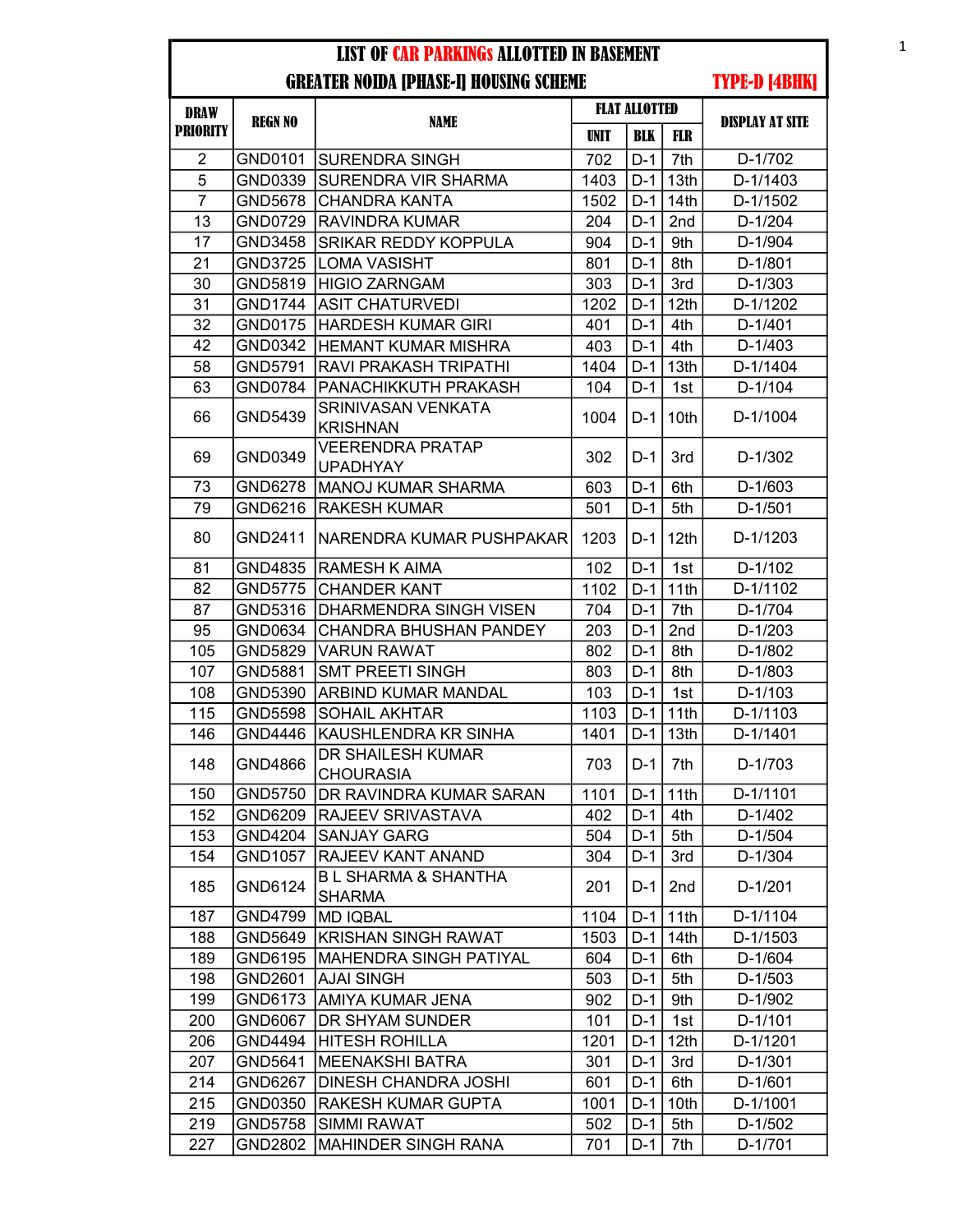| <b>DRAW</b>     |                |                                        | <b>FLAT ALLOTTED</b> |            |                  |                        |
|-----------------|----------------|----------------------------------------|----------------------|------------|------------------|------------------------|
| <b>PRIORITY</b> | <b>REGN NO</b> | <b>NAME</b>                            | <b>UNIT</b>          | <b>BLK</b> | <b>FLR</b>       | <b>DISPLAY AT SITE</b> |
| 231             | GND1211        | <b>ANJU CHOUDHARY</b>                  | 1504                 | $D-1$      | 14th             | D-1/1504               |
| 236             | GND3530        | <b>PIYUSH SINGH</b>                    | 901                  | $D-1$      | 9th              | D-1/901                |
| 238             | GND3682        | <b>RAJ KUMAR NIGAM</b>                 | 1402                 | $D-1$      | 13th             | D-1/1402               |
| 239             | GND5801        | RAMANATHAN SARANGA<br><b>BHARATHI</b>  | 602                  | $D-1$      | 6th              | D-1/602                |
| 241             | GND4524        | <b>SURESH PRASAD CHOUBEY</b>           | 404                  | $D-1$      | 4th              | D-1/404                |
| 256             | GND5601        | DR JANARDHANANNAIR S.<br><b>PILLAI</b> | 1204                 | $D-1$      | 12 <sub>th</sub> | D-1/1204               |
| 260             | GND4456        | <b>AMAR DEEP SHANKER</b>               | 1501                 | $D-1$      | 14 <sub>th</sub> | D-1/1501               |
| 264             | GND0169        | <b>ARVIND GARG</b>                     | 1003                 | $D-1$      | 10th             | D-1/1003               |
| 267             | GND5965        | <b>ARCHANA YADAV</b>                   | 202                  | $D-1$      | 2nd              | $D-1/202$              |
| 270             | GND1318        | <b>VINIT KUMAR</b>                     | 1002                 | $D-1$      | 10th             | D-1/1002               |
| 273             | GND5589        | <b>BALKRISHAN BHARDWAJ</b>             | 804                  | $D-1$      | 8th              | D-1/804                |
| 280             | GND2823        | <b>JITENDER SINGH</b>                  | 903                  | $D-1$      | 9th              | D-1/903                |
|                 |                |                                        |                      |            |                  |                        |
| 46              | <b>GND6109</b> | <b>ANURAG [PwD]</b>                    | 1201                 |            | $D-2$ 12th       | D-2/1201               |
| 6               | GND0390        | PRAVASH CHANDRA MISHRA                 | 501                  | $D-2$      | 5th              | $D-2/501$              |
| 10              | GND5684        | PANKAJ MALA BHATTACHARYA               | 204                  | $D-2$      | 2nd              | D-2/204                |
| 24              | <b>GND5798</b> | <b>DIVYANSHA PANDEY</b>                | 702                  | $D-2$      | 7th              | D-2/702                |
| 34              | GND2582        | JYOTI PAHWA                            | 401                  | $D-2$      | 4th              | D-2/401                |
| 37              | GND6241        | DR SUVENDU KUMAR PATI                  | 1203                 | $D-2$      | 12th             | D-2/1203               |
| 38              | GND3544        | <b>VIMLA NAWARIA</b>                   | 403                  | $D-2$      | 4th              | $D-2/403$              |
| 44              | GND5303        | <b>ASHOK KUMAR AGARWAL</b>             | 901                  | $D-2$      | 9th              | D-2/901                |
| 45              | GND3080        | <b>SATENDER KUMAR GUPTA</b>            | 1004                 | $D-2$      | 10th             | D-2/1004               |
| $\mathbf{1}$    | GND2630        | <b>ANIL KUMAR SRIVASTAVA</b>           | 104                  | $D-2$      | 1st              | D-2/104                |
| 49              | GND6160        | <b>JASBIR KAUR</b>                     | 1002                 | $D-2$      | 10th             | D-2/1002               |
| 54              | GND5958        | <b>M V CH PADMAVATHI</b>               | 704                  | $D-2$      | 7th              | D-2/704                |
| 71              | GND5706        | <b>GEETA BAREJA</b>                    | 502                  | $D-2$      | 5th              | D-2/502                |
| 75              | GND0436        | <b>SANJAY KUMAR AGGARWAL</b>           | 203                  | $D-2$      | 2nd              | $D-2/203$              |
| 76              | GND3532        | MAHENDRA KUMAR YADAVA                  | 1501                 |            | $D-2$ 14th       | D-2/1501               |
| 94              | GND1081        | <b>SURESH CHANDRA KASHYAP</b>          | 504                  | $D-2$      | 5th              | D-2/504                |
| 97              | GND0441        | <b>ROOP KISHORE TOMAR</b>              | 602                  | $D-2$      | 6th              | D-2/602                |
| 103             | GND6177        | NIRMAL KISHOR PRASAD                   | 1003                 | $D-2$      | 10th             | D-2/1003               |
| 111             | GND6254        | <b>VIVEK SINHA</b>                     | 1102                 | $D-2$      | 11th             | D-2/1102               |
| 114             | GND2554        | <b>ANURAG MISHRA</b>                   | 103                  | $D-2$      | 1st              | $D-2/103$              |
| 116             | GND6285        | <b>SANTOSH KAUR</b>                    | 303                  | $D-2$      | 3rd              | D-2/303                |
| 119             | GND0839        | <b>SURESH KUMAR</b>                    | 1101                 | $D-2$      | 11th             | D-2/1101               |
| 123             | GND3999        | DR ZEASALY S MARAK                     | 904                  | $D-2$      | 9th              | D-2/904                |
| 126             | GND6172        | <b>AWADESH KUMAR GUPTA</b>             | 201                  | $D-2$      | 2nd              | D-2/201                |
| 132             | GND5933        | <b>MUKESH KUMAR KALRA</b>              | 402                  | $D-2$      | 4th              | D-2/402                |
| 138             | GND2177        | ER RAJENDRA PRASAD<br><b>PADAULIA</b>  | 1001                 | $D-2$      | 10th             | D-2/1001               |
| 141             | <b>GND1522</b> | <b>SANDEEP SHARMA</b>                  | 1202                 | $D-2$      | 12 <sub>th</sub> | D-2/1202               |
| 158             | GND5616        | RAMAKRISHNAIAH DUVVURI                 | 604                  | $D-2$      | 6th              | D-2/604                |
| 160             | GND5298        | <b>JANGVIR SINGH CHOUHAN</b>           | 801                  | $D-2$      | 8th              | D-2/801                |
| 172             | GND6060        | <b>SANTOSH KUMAR</b>                   | 301                  | $D-2$      | 3rd              | D-2/301                |
| 175             | GND6047        | <b>VAISHNO KUMAR BALI</b>              | 404                  | $D-2$      | 4th              | D-2/404                |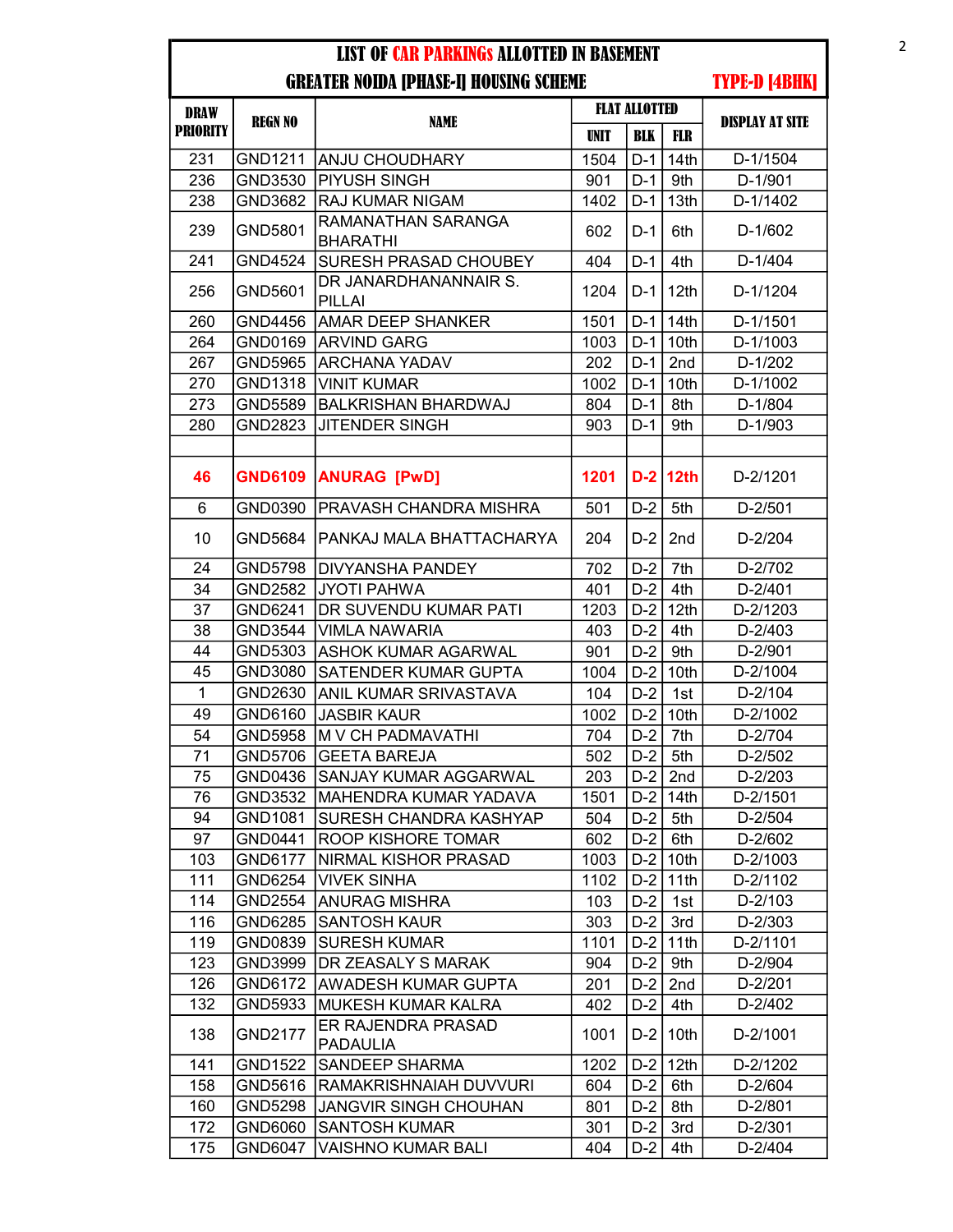| <b>DRAW</b>     |                |                              | <b>FLAT ALLOTTED</b> |            |                  |                        |
|-----------------|----------------|------------------------------|----------------------|------------|------------------|------------------------|
| <b>PRIORITY</b> | <b>REGN NO</b> | <b>NAME</b>                  | UNIT                 | <b>BLK</b> | <b>FLR</b>       | <b>DISPLAY AT SITE</b> |
| 183             | GND3324        | <b>SARANG</b>                | 302                  | $D-2$      | 3rd              | D-2/302                |
| 184             | GND0415        | SHREEMOHAN KUMAR SINHA       | 603                  | $D-2$      | 6th              | D-2/603                |
| 186             | GND6271        | <b>SHARAD DEORA</b>          | 1401                 | $D-2$      | 13th             | D-2/1401               |
| 190             | GND5891        | <b>BHARTENDU KUMAR SINGH</b> | 1204                 | $D-2$      | 12 <sup>th</sup> | D-2/1204               |
| 196             | <b>GND1725</b> | <b>SRISH KUMAR SAHA</b>      | 903                  | $D-2$      | 9th              | D-2/903                |
| 197             | GND0732        | DR SUNIL KUMAR               | 102                  | $D-2$      | 1st              | D-2/102                |
| 213             | GND6234        | SATENDRA SINGH CHAUHAN       | 601                  | $D-2$      | 6th              | $D-2/601$              |
| 216             | GND3768        | <b>INDU SUNIL DANG</b>       | 101                  | $D-2$      | 1st              | $D-2/101$              |
| 223             | GND5348        | <b>SHISHIR KHARE</b>         | 1403                 | $D-2$      | 13th             | D-2/1403               |
| 226             | GND1365        | <b>MUKESH PURI</b>           | 1404                 | $D-2$      | 13th             | D-2/1404               |
| 228             | GND3975        | <b>VISHNU KR SHARMA</b>      | 1104                 | $D-2$      | 11th             | D-2/1104               |
| 230             | GND6118        | <b>KAMAL KISHOR PRASAD</b>   | 202                  | $D-2$      | 2nd              | D-2/202                |
| 234             | GND4230        | <b>PREM KUMAR JHA</b>        | 802                  | $D-2$      | 8th              | D-2/802                |
| 237             | GND0240        | <b>SATISH CHANDRA</b>        | 503                  | $D-2$      | 5th              | $D-2/503$              |
| 244             | GND5704        | <b>SANJAY ARORA</b>          | 1103                 | $D-2$      | 11th             | D-2/1103               |
| 250             | GND2717        | SANJAY KUMAR SINHA           | 703                  | $D-2$      | 7th              | D-2/703                |
| 252             | GND5614        | <b>ASEEM PANDE</b>           | 304                  | $D-2$      | 3rd              | $D-2/304$              |
| 253             | GND6078        | <b>VINITA</b>                | 803                  | $D-2$      | 8th              | D-2/803                |
| 254             | GND5972        | <b>D JOARDAR</b>             | 1402                 | $D-2$      | 13th             | D-2/1402               |
| 258             | GND3100        | KUMKUM JOSHI                 | 902                  | $D-2$      | 9th              | D-2/902                |
| 262             | GND6279        | PRADEEP KUMAR YADAV          | 804                  | $D-2$      | 8th              | D-2/804                |
| 265             | GND2660        | <b>RAKESH KUMAR SHUKLA</b>   | 1503                 | $D-2$      | 14 <sub>th</sub> | D-2/1503               |
| 274             | GND6140        | <b>ASOK KUMAR ADHIKARI</b>   | 701                  | $D-2$      | 7th              | D-2/701                |
| 276             | <b>GND5728</b> | AKSHAYA KUMAR SINGH          | 1502                 | $D-2$      | 14th             | D-2/1502               |
| 279             | GND5325        | PURAN MAL AGRAWAL            | 1504                 | $D-2$      | 14th             | D-2/1504               |
|                 |                |                              |                      |            |                  |                        |
| 3               | GND4739        | <b>HARSH KUMAR SHARMA</b>    | 804                  | $D-3$      | 8th              | D-3/804                |
| 12              | GND5453        | <b>ASHOK GUPTA</b>           | 504                  | $D-3$      | 5th              | D-3/504                |
| 14              | GND6161        | <b>MOHD SHAHABUDDIN</b>      | 1103                 | $D-3$      | 11th             | D-3/1103               |
| 19              | GND0684        | DR SHARAD VYAS               | 601                  | $D-3$      | 6th              | D-3/601                |
| 20              | GND5679        | DR BIJIT KUMAR KUNDU         | 801                  | $D-3$      | 8th              | D-3/801                |
| 23              | GND4829        | <b>GANESH DUTT</b>           | 1503                 |            | $D-3$ 14th       | D-3/1503               |
| 26              | GND1285        | KANWAL JEET SINGH            | 202                  | $D-3$      | 2nd              | D-3/202                |
| 35              | GND0321        | <b>SAVITA BHATNAGAR</b>      | 702                  | $D-3$      | 7th              | D-3/702                |
| 40              | GND3039        | <b>GAJENDRA KUMAR SINGH</b>  | 402                  | $D-3$      | 4th              | D-3/402                |
| 48              | <b>GND5768</b> | <b>RAJEEV KUMAR</b>          | 604                  | $D-3$      | 6th              | D-3/604                |
| 52              | GND6174        | <b>APARNA RAY</b>            | 1202                 | $D-3$      | 12 <sub>th</sub> | D-3/1202               |
| 53              | GND5922        | <b>BHUPENDRA NATH TIWARI</b> | 1004                 | $D-3$      | 10th             | D-3/1004               |
| 64              | GND4588        | RANJANA DEV SARMAH           | 903                  | $D-3$      | 9th              | D-3/903                |
| 68              | <b>GND1837</b> | PURUSHOTTAM PRASAD SINGH     | 304                  | $D-3$      | 3rd              | D-3/304                |
| 74              | GND3500        | <b>AVNINDRA KUMAR RAI</b>    | 803                  | $D-3$      | 8th              | D-3/803                |
| 83              | GND5370        | <b>SANJAY KUMAR GUND</b>     | 102                  | $D-3$      | 1st              | D-3/102                |
| 90              | <b>GND2727</b> | <b>JAGDISH SINGH</b>         | 1502                 | $D-3$      | 14th             | D-3/1502               |
| 92              | GND4468        | <b>RAVINDRA SINGH MANN</b>   | 1101                 | $D-3$      | 11th             | D-3/1101               |
| 99              | GND2733        | <b>NARESH KUMAR JANOO</b>    | 904                  | $D-3$      | 9th              | D-3/904                |
| 101             | GND3384        | <b>ANIL KUMAR</b>            | 701                  | $D-3$      | 7th              | D-3/701                |
| 109             | GND0117        | PRAMOD KUMAR MEHRA           | 1403                 | $D-3$      | 13th             | D-3/1403               |
| 110             | GND3586        | DR ASHOK KUMAR               | 1501                 | $D-3$      | 14th             | D-3/1501               |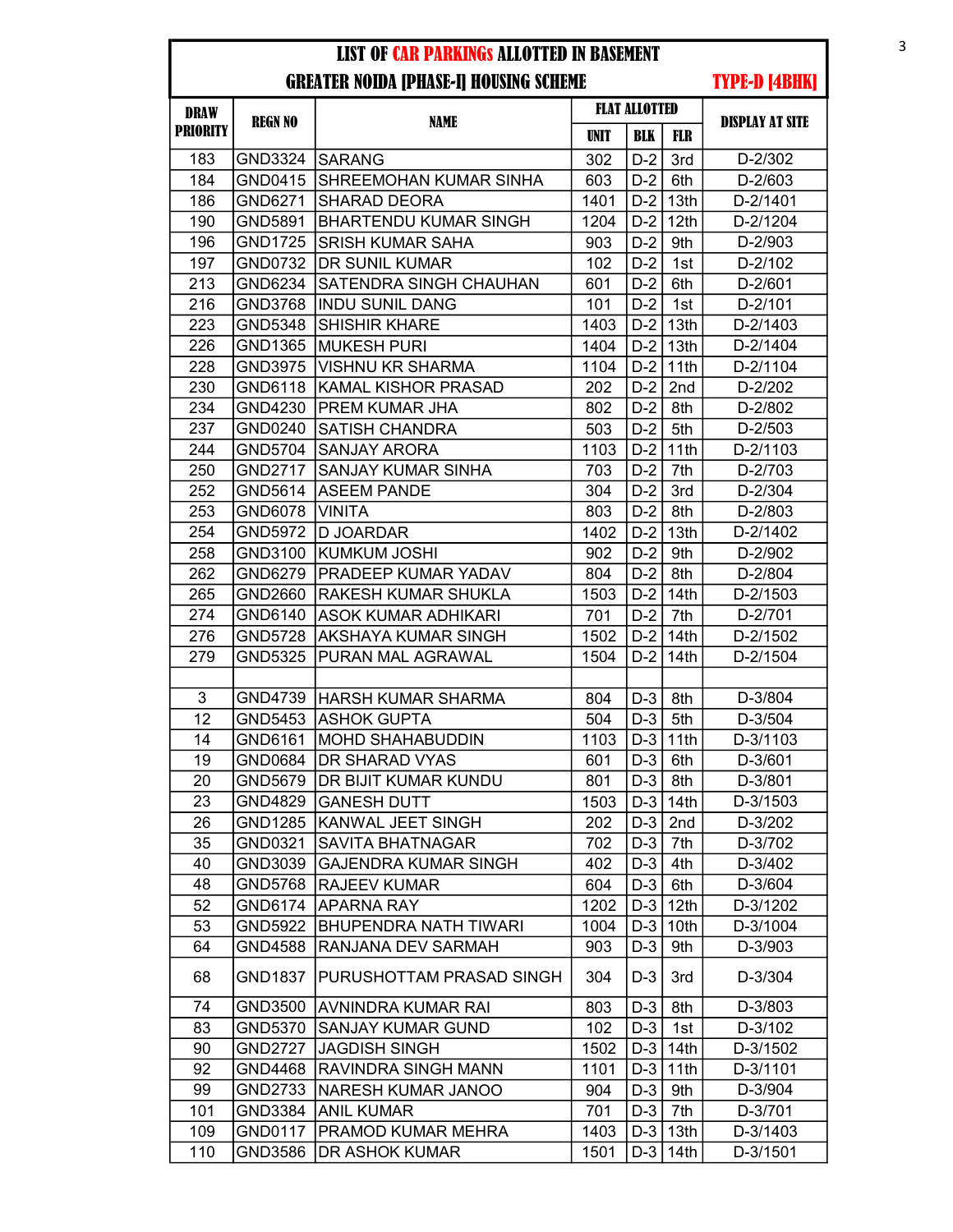| <b>DRAW</b>     |                | <b>FLAT ALLOTTED</b>                     |             |            |                  |                        |
|-----------------|----------------|------------------------------------------|-------------|------------|------------------|------------------------|
| <b>PRIORITY</b> | <b>REGN NO</b> | <b>NAME</b>                              | <b>UNIT</b> | <b>BLK</b> | <b>FLR</b>       | <b>DISPLAY AT SITE</b> |
| 120             | <b>GND5757</b> | <b>SUNIL KUMAR</b>                       | 1002        | $D-3$      | 10th             | D-3/1002               |
| 122             | GND3850        | AMRENDRA KUMAR AMBEDKAR                  | 201         | $D-3$      | 2nd              | D-3/201                |
| 129             | GND1835        | IBAIDYANATH PRASAD MISHRA                | 901         | $D-3$      | 9th              | D-3/901                |
| 134             | GND2596        | RAJESH KUMAR BHOOT                       | 704         | $D-3$      | 7th              | D-3/704                |
| 140             | GND0050        | <b>CHANDRA PRAKASH SINGH</b>             | 103         | $D-3$      | 1st              | D-3/103                |
| 142             | GND0933        | <b>KAMLESH SINGH</b>                     | 1402        | $D-3$      | 13th             | D-3/1402               |
| 155             | GND5307        | <b>SANJEEV WAHI</b>                      | 403         | $D-3$      | 4th              | D-3/403                |
| 159             | GND6117        | <b>BEENA YADAV</b>                       | 502         | $D-3$      | 5th              | D-3/502                |
| 165             | GND6245        | <b>IMRAN AHMAD KHAN</b>                  | 802         | $D-3$      | 8th              | D-3/802                |
| 168             | GND0317        | <b>BALLABH CHANDRA SHARMA</b>            | 1401        | $D-3$      | 13th             | D-3/1401               |
| 170             | GND0060        | TANZIN WANGYAL ALIAS TAIN<br><b>SING</b> | 503         | $D-3$      | 5th              | D-3/503                |
| 179             | GND2162        | <b>SANDEEP SINGH</b>                     | 301         | $D-3$      | 3rd              | D-3/301                |
| 180             | GND1308        | İRAVINDRA KUMAR JOSHI                    | 401         | $D-3$      | 4th              | $D-3/401$              |
| 181             | GND1152        | VIJAY KUMAR CHADHA                       | 204         | $D-3$      | 2nd              | D-3/204                |
| 182             | GND5732        | KAILASH CHANDRA JANGIR                   | 1104        | $D-3$      | 11th             | D-3/1104               |
| 193             | GND0072        | <b>DEEPAK AGRAWAL</b>                    | 302         | $D-3$      | 3rd              | D-3/302                |
| 195             | GND1858        | <b>VIJAY SINGH</b>                       | 303         | $D-3$      | 3rd              | D-3/303                |
| 203             | GND5805        | <b>DEEPANKAR MALLICK</b>                 | 602         | $D-3$      | 6th              | D-3/602                |
| 205             | GND5963        | MAHARAJ KISHEN SAHIB                     | 703         | $D-3$      | 7th              | D-3/703                |
| 208             | GND5560        | <b>PRAMOD KUMAR KOTHARI</b>              | 101         | $D-3$      | 1st              | D-3/101                |
| 212             | GND2442        | <b>KAMLESH PAL</b>                       | 1001        | $D-3$      | 10th             | D-3/1001               |
| 218             | <b>GND2422</b> | <b>SATYA PRAKASH</b>                     | 902         | $D-3$      | 9th              | D-3/902                |
| 220             | GND6032        | <b>ANIT POKHRIYAL</b>                    | 203         | $D-3$      | 2nd              | $D-3/203$              |
| 224             | GND4141        | YASHDEEP SINGH KATARIA                   | 404         | $D-3$      | 4th              | D-3/404                |
| 229             | GND0073        | <b>ARVIND KUMAR SHUKLA</b>               | 603         | $D-3$      | 6th              | D-3/603                |
| 233             | GND2883        | <b>AJAY RAGHAVA</b>                      | 1102        | $D-3$      | 11th             | D-3/1102               |
| 235             | GND6288        | <b>GOVIND MATHUR</b>                     | 1003        | $D-3$      | 10th             | D-3/1003               |
| 243             | GND4139        | RAJESH KUMAR DHINGRA                     | 1504        | $D-3$      | 14th             | D-3/1504               |
| 245             | GND2193        | USHA GOEL                                | 1203        |            | $D-3$ 12th       | D-3/1203               |
| 249             | GND5710        | <b>RAJEEV SHARMA</b>                     | 104         | $D-3$      | 1st              | D-3/104                |
| 255             | GND0024        | <b>PRADEEP VYAS</b>                      | 1404        | $D-3$      | 13 <sub>th</sub> | D-3/1404               |
| 263             | GND4760        | MUKESH KAUSHIK                           | 1201        | $D-3$      | 12th             | D-3/1201               |
| 266             | GND1154        | <b>ALOK HEMAL</b>                        | 1204        | $D-3$      | 12 <sub>th</sub> | D-3/1204               |
| 277             | <b>GND2597</b> | SHALABH PRAKASH                          | 501         | $D-3$      | 5th              | D-3/501                |
|                 |                |                                          |             |            |                  |                        |
| 91              | <b>GND5674</b> | <b>VANSHI DHARA DUBEY [PwD]</b>          | 701         | $D-4$      | 7th              | D-4/701                |
| 139             | <b>GND5429</b> | <b>SHAILENDRA KUMAR (PwD)</b>            | 102         | D-4        | 1st              | D-4/102                |
| 8               | GND5991        | <b>BHARTI PRASAD</b>                     | 1001        | D-4        | 10th             | D-4/1001               |
| 18              | GND0589        | DR SURESH VINAYAK                        | 1003        | $D-4$      | 10th             | D-4/1003               |
| 22              | GND3535        | <b>VIVEK KUMAR JAIN</b>                  | 901         | $D-4$      | 9th              | D-4/901                |
| 25              | GND6212        | VINOD JANARDHAN BAHADE                   | 203         | D-4        | 2nd              | $D-4/203$              |
| 29              | GND6228        | SYED FAZIL HUSAIN RIZVI                  | 1504        | $D-4$      | 14th             | D-4/1504               |
| 33              | GND3170        | <b>AMARESH SINGH</b>                     | 702         | $D-4$      | 7th              | D-4/702                |
| 36              | GND0822        | <b>SARITA WATTAL</b>                     | 401         | D-4        | 4th              | $D-4/401$              |
| 39              | GND4054        | <b>MAHAVEER SINGHVI</b>                  | 902         | D-4        | 9th              | D-4/902                |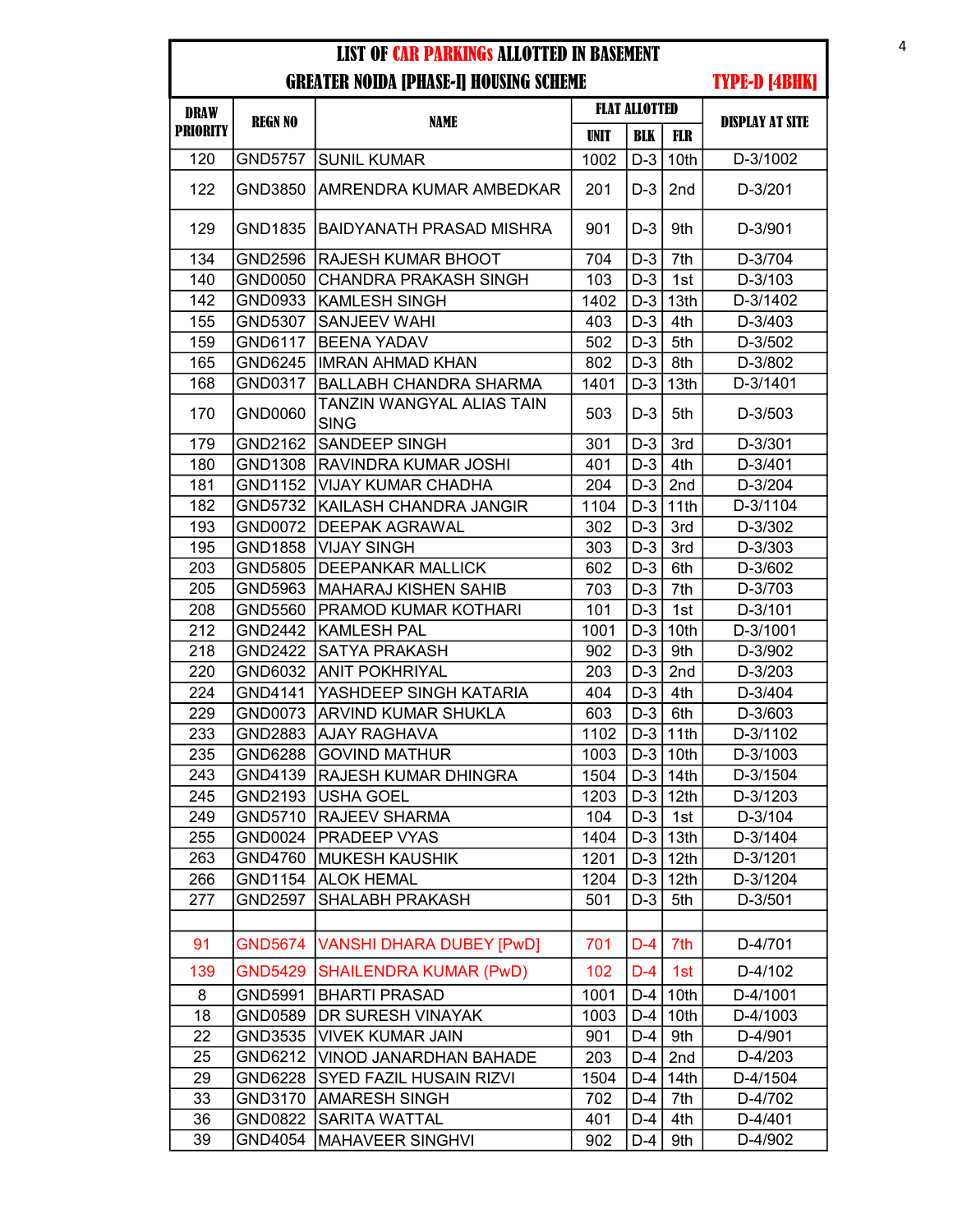| <b>DRAW</b>     |                | <b>FLAT ALLOTTED</b>                     |             |            |                  |                        |
|-----------------|----------------|------------------------------------------|-------------|------------|------------------|------------------------|
| <b>PRIORITY</b> | <b>REGN NO</b> | <b>NAME</b>                              | <b>UNIT</b> | <b>BLK</b> | FLR              | <b>DISPLAY AT SITE</b> |
| 41              | <b>GND5507</b> | <b>ILOPAMUDRA BORO</b>                   | 504         | $D-4$      | 5th              | D-4/504                |
| 43              | GND1514        | <b>RAKESH MOZA</b>                       | 301         | $D-4$      | 3rd              | D-4/301                |
| 50              | GND6042        | M PRASANNA KUMAR REDDY                   | 1403        | D-4        | 13th             | D-4/1403               |
| 55              | GND5565        | VITSONEINUO KHAMO                        | 1103        | $D-4$      | 11th             | D-4/1103               |
| 56              | GND5783        | AMIT                                     | 204         | $D-4$      | 2nd              | D-4/204                |
| 57              | GND5403        | DHARMENDRA PATHAK                        | 101         | $D-4$      | 1st              | $D-4/101$              |
| 60              | GND2598        | <b>ANSHU PRAKASH</b>                     | 801         | $D-4$      | 8th              | D-4/801                |
| 65              | GND5520        | <b>SHYAMAL KANTI BISWAS</b>              | 503         | $D-4$      | 5th              | D-4/503                |
| 72              | GND6284        | <b>PRAGYA</b>                            | 1502        | $D-4$      | 14th             | D-4/1502               |
| 77              | GND0993        | <b>NEM CHANDRA</b>                       | 1401        | $D-4$      | 13th             | D-4/1401               |
| 84              | GND4818        | <b>RAM SAGAR SHUKLA</b>                  | 604         | $D-4$      | 6th              | D-4/604                |
| 85              | GND5818        | DHIRENDRA KUMAR YADAV                    | 1501        | D-4        | 14 <sub>th</sub> | D-4/1501               |
| 86              | GND4384        | <b>BIPUL KUMAR SRIVASTAVA</b>            | 404         | D-4        | 4th              | D-4/404                |
| 88              | GND0449        | PRAVIN KUMAR AGGARWAL                    | 1503        | $D-4$      | 14th             | D-4/1503               |
| 100             | GND1650        | <b>SANJAY GUPTA</b>                      | 1004        | $D-4$      | 10th             | D-4/1004               |
| 104             | GND3693        | <b>LEELA SHAHI</b>                       | 202         | D-4        | 2nd              | D-4/202                |
| 106             | GND0755        | MURATHIA ANIL KUMAR PHOOL<br><b>SING</b> | 1204        | $D-4$      | 12th             | D-4/1204               |
| 117             | GND6126        | PRATEEK SOOD                             | 904         | $D-4$      | 9th              | D-4/904                |
| 121             | GND1030        | <b>AJAY GUPTA</b>                        | 703         | $D-4$      | 7th              | D-4/703                |
| 124             | GND3933        | <b>JITENDRA PAL SINGH</b>                | 201         | $D-4$      | 2nd              | $D-4/201$              |
| 127             | GND3690        | <b>NALIN KUMAR SINGH</b>                 | 1203        | $D-4$      | 12th             | D-4/1203               |
| 131             | GND0324        | POONAM PURI                              | 103         | $D-4$      | 1st              | D-4/103                |
| 136             | GND0423        | DR. SAURABH GUPTA                        | 1202        | $D-4$      | 12th             | D-4/1202               |
| 143             | GND5734        | <b>MANJUL SINGH</b>                      | 1104        | $D-4$      | 11th             | D-4/1104               |
| 144             | GND1015        | <b>VEENA SINGH</b>                       | 403         | $D-4$      | 4th              | D-4/403                |
| 145             | GND1066        | <b>NITA GUPTA</b>                        | 304         | $D-4$      | 3rd              | D-4/304                |
| 147             | GND5461        | <b>SHIVA SHANKAR PRASAD</b>              | 802         | $D-4$      | 8th              | D-4/802                |
| 157             | GND0194        | <b>TRILOK CHAND GHARIA</b>               | 1102        | $D-4$      | 11th             | D-4/1102               |
| 162             | GND5356        | KAUSHALYA GOVEKAR                        | 803         | $D-4$      | 8th              | D-4/803                |
| 163             | GND0571        | R S KANKARA                              | 602         | D-4        | 6th              | D-4/602                |
| 164             | GND5389        | <b>TEESTA JOSHI</b>                      | 601         | D-4        | 6th              | D-4/601                |
| 166             | GND5367        | <b>SWATI JOSHI</b>                       | 903         | $D-4$      | 9th              | D-4/903                |
| 167             | GND2384        | <b>RAJESH SINGH</b>                      | 402         | D-4        | 4th              | D-4/402                |
| 174             | GND0190        | <b>KRISHAN KUMAR GOEL</b>                | 603         | $D-4$      | 6th              | D-4/603                |
| 178             | GND6215        | <b>S SUJATHA</b>                         | 1402        | D-4        | 13th             | D-4/1402               |
| 191             | GND0144        | RAVINDRA SHANKAR SHUKLA                  | 1201        | $D-4$      | 12 <sub>th</sub> | D-4/1201               |
| 201             | GND3915        | <b>HARVINDER SINGH BEDI</b>              | 303         | $D-4$      | 3rd              | D-4/303                |
| 202             | GND3450        | RAM KHILADI NIM                          | 104         | D-4        | 1st              | D-4/104                |
| 209             | GND2465        | <b>CHARU VERMA</b>                       | 1101        | $D-4$      | 11th             | D-4/1101               |
| 221             | GND3510        | <b>RAJESH DIXIT</b>                      | 502         | $D-4$      | 5th              | D-4/502                |
| 240             | GND0125        | <b>SUSHIL RAINA</b>                      | 1404        | $D-4$      | 13th             | D-4/1404               |
| 246             | GND6144        | ANURADHA DWIVEDI                         | 804         | $D-4$      | 8th              | D-4/804                |
| 248             | GND4810        | <b>VARINDER KUMAR JAIN</b>               | 501         | $D-4$      | 5th              | D-4/501                |
| 257             | GND6125        | <b>VIRENDRA KUMAR SINGH</b>              | 1002        | $D-4$      | 10th             | D-4/1002               |
| 269             | GND5368        | <b>ASHOK KUMAR</b>                       | 302         | $D-4$      | 3rd              | D-4/302                |
| 275             | GND4826        | PRASANNA NARAYAN                         | 704         | $D-4$      | 7th              | D-4/704                |
|                 |                |                                          |             |            |                  |                        |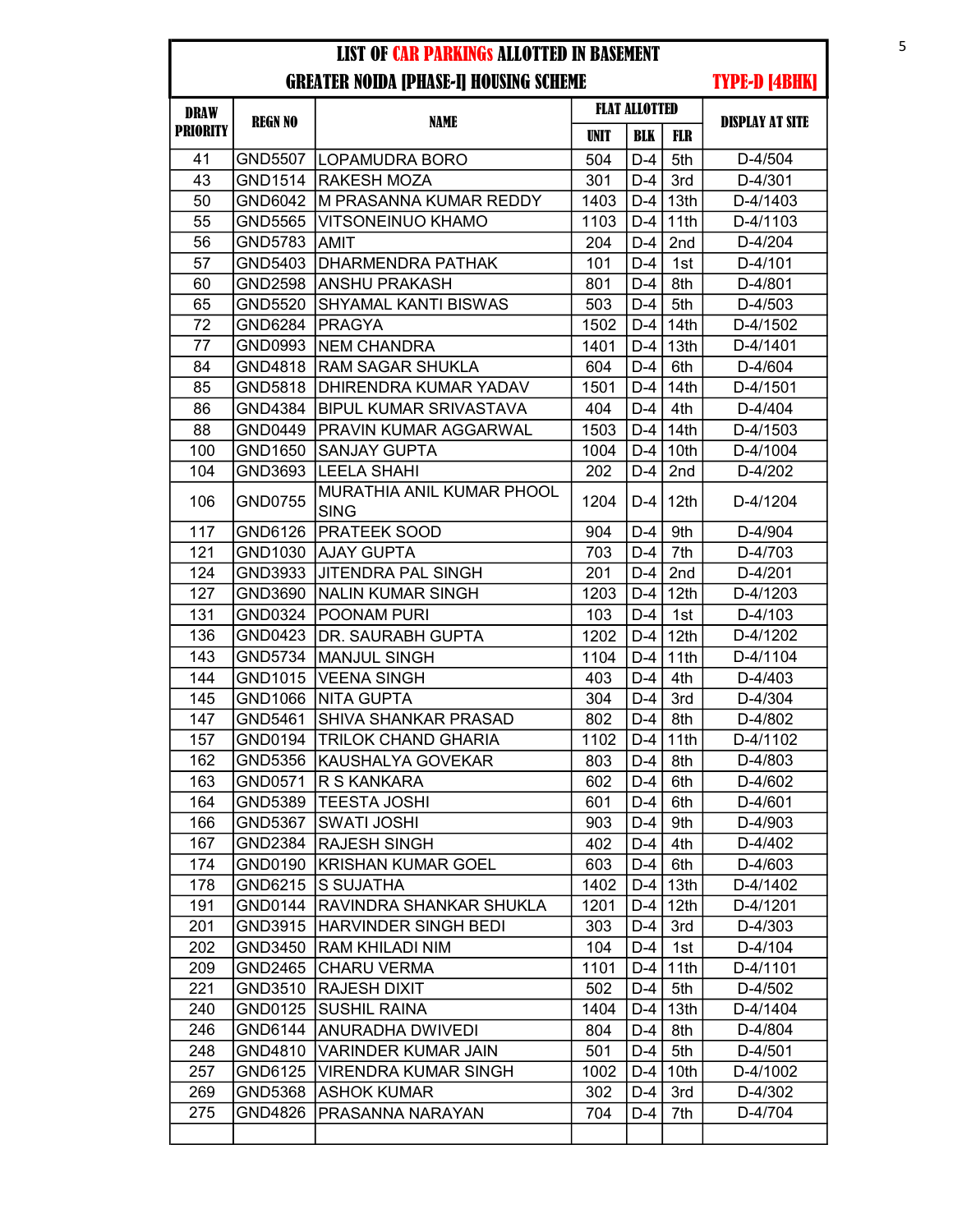| <b>DRAW</b>     | <b>REGN NO</b> | <b>NAME</b>                  |             | <b>FLAT ALLOTTED</b> |                  | <b>DISPLAY AT SITE</b> |
|-----------------|----------------|------------------------------|-------------|----------------------|------------------|------------------------|
| <b>PRIORITY</b> |                |                              | <b>UNIT</b> | <b>BLK</b>           | <b>FLR</b>       |                        |
| $\overline{4}$  | GND3197        | <b>DR JYOTI KHANDEKAR</b>    | 201         | $D-5$                | 2nd              | D-5/201                |
| 9               | GND5321        | <b>BRIJ MOHAN SAXENA</b>     | 104         | $D-5$                | 1st              | D-5/104                |
| 11              | GND5741        | ANAND KUMAR JOHN TIRKEY      | 1104        | $D-5$                | 11th             | D-5/1104               |
| 15              | GND1266        | <b>ABHINAV PANCHOLI</b>      | 102         | $D-5$                | 1st              | D-5/102                |
| 16              | GND5900        | JYOTI BARANWAL               | 1202        | $D-5$                | 12th             | D-5/1202               |
| 27              | GND5408        | SATYAPAL SHARMA              | 403         | $D-5$                | 4th              | D-5/403                |
| 28              | GND5849        | <b>LALIT MOHAN</b>           | 502         | $D-5$                | 5th              | D-5/502                |
| 47              | GND0735        | PRAMOD KANT SHARMA           | 703         | $D-5$                | 7th              | D-5/703                |
| 51              | GND5830        | <b>SUNIL AGARWAL</b>         | 902         | $D-5$                | 9th              | D-5/902                |
| 59              | GND3174        | <b>ANJU MATTOO</b>           | 602         | $D-5$                | 6th              | D-5/602                |
| 61              | GND3129        | RAVINDRA NATH PRASHER        | 903         | $D-5$                | 9th              | D-5/903                |
| 62              | GND4111        | <b>MANISH KUMAR PANDEY</b>   | 1001        | $D-5$                | 10th             | D-5/1001               |
| 67              | GND5960        | <b>MAMTA</b>                 | 901         | $D-5$                | 9th              | D-5/901                |
| 70              | GND5541        | PRACHI AGRAWAL               | 1504        | $D-5$                | 14th             | D-5/1504               |
| 78              | GND0723        | <b>RITA DOGRA</b>            | 1201        | $D-5$                | 12th             | D-5/1201               |
| 89              | GND3053        | <b>MUNISH TARA</b>           | 904         | $D-5$                | 9th              | D-5/904                |
| 93              | GND1720        | RAGHAVENDRA PRATAP SINGH     | 604         | $D-5$                | 6th              | D-5/604                |
| 96              | GND3464        | <b>BRAJESH KUMAR SINGH</b>   | 702         | $D-5$                | 7th              | D-5/702                |
| 98              | GND6253        | <b>JANA MUKHERJEE</b>        | 802         | $D-5$                | 8th              | D-5/802                |
| 102             | GND5559        | RAJESH KUMAR SINGH           | 402         | $D-5$                | 4th              | D-5/402                |
| 112             | GND0172        | <b>SHIVPAL SINGH PANWAR</b>  | 401         | $D-5$                | 4th              | D-5/401                |
| 113             | GND5371        | <b>AFEERA KHANAM</b>         | 1004        | $D-5$                | 10th             | D-5/1004               |
| 118             | GND4715        | <b>SAMIR TEKRIWAL</b>        | 1103        | $D-5$                | 11th             | D-5/1103               |
| 125             | GND6219        | <b>SUNIL KUMAR SAVITA</b>    | 701         | $D-5$                | 7th              | D-5/701                |
| 128             | GND6248        | <b>RAJESH DUBE</b>           | 1203        | $D-5$                | 12th             | D-5/1203               |
| 130             | GND3332        | <b>NUTAN PANDEY</b>          | 204         | $D-5$                | 2nd              | D-5/204                |
| 133             | GND5923        | DR RISHI BABOO SHARMA        | 1402        | $D-5$                | 13th             | D-5/1402               |
| 135             | GND6178        | <b>ANIL KUMAR RAI</b>        | 404         | $D-5$                | 4th              | D-5/404                |
| 137             | GND4284        | DINESH KUMAR AGARWAL         | 202         | $D-5$                | 2nd              | D-5/202                |
| 149             | GND5769        | <b>OM PRAKASH TIWARI</b>     | 1501        | $D-5$                | 14th             | D-5/1501               |
| 151             | GND5415        | <b>RAMESH KUMAR PRAJAPAT</b> | 1002        |                      | $D-5$ 10th       | D-5/1002               |
| 156             | GND0127        | <b>KIRTI SINGH</b>           | 302         | $D-5$                | 3rd              | D-5/302                |
| 161             | GND5564        | SHIVA MANGAL DUBE            | 1102        | $D-5$                | 11th             | D-5/1102               |
| 169             | GND1834        | <b>ARUN KUMAR JAIN</b>       | 803         | $D-5$                | 8th              | D-5/803                |
| 171             | GND0904        | SANJIV MAHAJAN               | 704         | $D-5$                | 7th              | D-5/704                |
| 173             | GND0203        | <b>NITISH KUMAR</b>          | 501         | $D-5$                | 5th              | D-5/501                |
| 176             | GND6055        | ANOOP KUMAR PATHAK           | 303         | $D-5$                | 3rd              | D-5/303                |
| 177             | GND1299        | PALANISWAMY S KARTHIGEYAN    | 1204        | D-5                  | 12 <sub>th</sub> | D-5/1204               |
| 192             | GND5915        | SUSHIL KUMAR BHATNAGAR       | 1503        | $D-5$                | 14 <sub>th</sub> | D-5/1503               |
| 194             | GND5221        | <b>GOPINATH R</b>            | 603         | $D-5$                | 6th              | D-5/603                |
| 204             | GND2206        | <b>ADARSH KUMAR MISHRA</b>   | 1101        | $D-5$                | 11th             | D-5/1101               |
| 210             | GND5563        | NARAYAN YADAV                | 1401        | $D-5$                | 13th             | D-5/1401               |
| 211             | GND5583        | HIMADRI MOHARANA             | 503         | $D-5$                | 5th              | D-5/503                |
| 217             | GND3383        | <b>ADNAN AHMED</b>           | 801         | $D-5$                | 8th              | D-5/801                |
| 222             | GND6062        | <b>SUDHANSHU KUMAR</b>       | 103         | $D-5$                | 1st              | D-5/103                |
| 225             | GND5355        | <b>MANOJ KUMAR MISRA</b>     | 601         | $D-5$                | 6th              | D-5/601                |
| 232             | GND4012        | VIVEK ANAND OJHA             | 1003        | $D-5$                | 10th             | D-5/1003               |